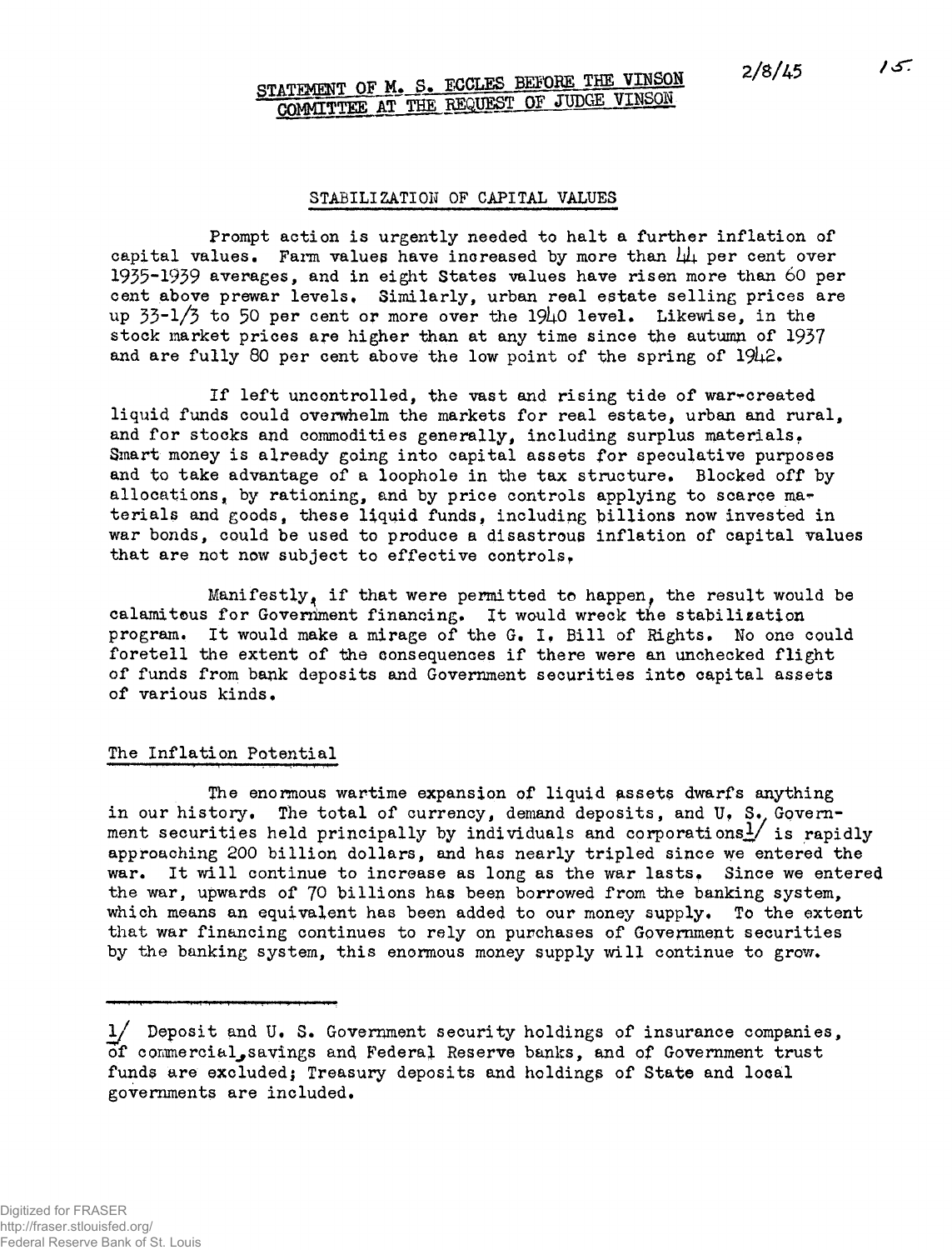**Some idea of the magnitude of liquid assets already existing can be gained from a comparison with the total at the end of the last war. Then, in 1920, currency and demand deposits amounted to less than 25 billions. Today the total exceeds 110 billions, or between four and five times as much. Then, Government securities held principally by individuals and corporations amounted to less than 20 billions, as compared with more than 80 billions** now. In other words, liquid assets in the hands of individuals and busi**nesses today aggregate nearly 200 billions, as compared with about** *b5* **billions then. Similarly, Government debt, which was approximately 25 billions at its peak after the last war, is nearly ten times as large and is still growing. Yet, the relatively small volume of funds then, when left uncontrolled, produced one of the worst inflations and consequent deflations in the history of this country.**

**It was apparent when we entered the present war that the excess** of incomes over goods available for civilian use would be so great, not**withstanding high taxes, that priorities, rationing and price controls would** have to be applied. Except for rent ceilings on living accommodations, how**ever, nothing has been done to prevent an inflation of capital assets.**

**Instead, the tax structure contains such a loophole as to invite speculators to acquire capital assets, and the bigger the speculator, the greater the advantage to him of rising prices in real estate, in the stock market, and in other capital assets not now covered by controls. This leaves a glaring gap in the line of defense against inflationary forces.**

# **The Danger to Government Financing**

**There can be no positive assurance that funds which are already invested in Government securities or which should be invested in future issues will not shift to capital assets unless some effective action is promptly taken. The nature of the inflation control problem has changed drastically since the war began. So long as there were no vast accumulations of liquid funds attention was on the so-called inflationary gap; that is,** the excess of income over available supplies of civilian goods. Now, how**ever, there is not only the problem of excess income, but the additional problem inherent in the vast reservoir of expandable and volatile funds which already exist and will continue to expand as long as the war continues. This clearly presents a grave danger.**

**To the extent that these funds flow, as they have already begun to flow, into capital assets and to drive their values steadily higher, the effect is cumulative and increasingly dangerous. Individuals and businesses will be increasingly unwilling to put idle balances or excess income into fixed debt obligations and will be induced instead to buy capital assets. There is no opportunity, except through black markets, for such funds to**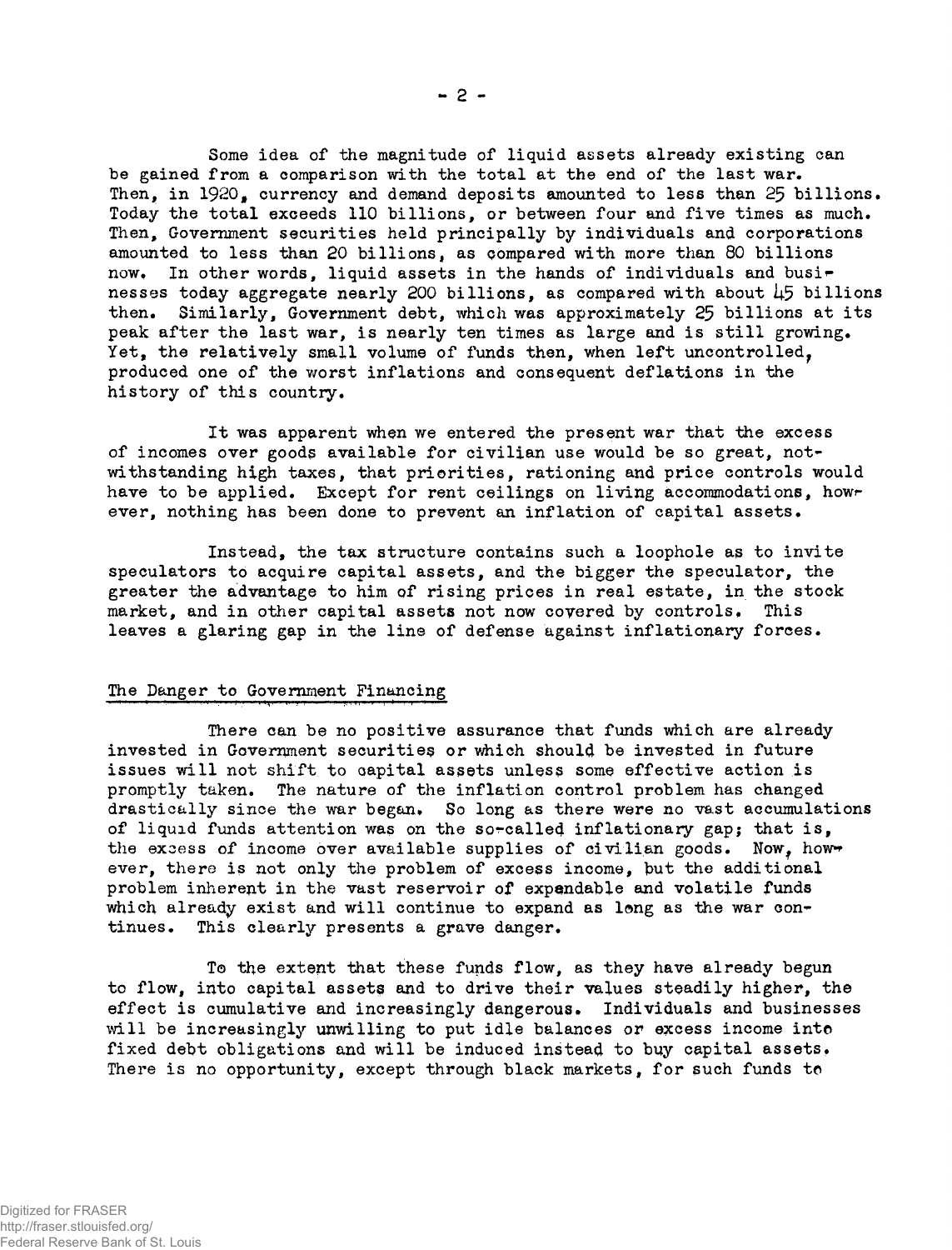**go into scarce goods that are controlled. There is nothing to prevent them from going into real estate, stocks, or other capital assets — including surplus property — that can be sold for more and more dollars as prices go higher and higher.**

**Such a situation makes fixed obligations, like Government securities, increasingly unattractive. It is not an overstatement to say that the entire war financing program could be quickly put in jeopardy if any substantial shift of funds from fixed obligations to capital assets were to take place.**

**Moreover, to the extent that the public came to regard Government securities as a less desirable investment than the purchase of capital assets, or, to put it another way, to the extent that the public lost confidence in Government securities and sought to protect dollars by putting** them into real estate, stocks, or other assets, the inflation potential **would rapidly increase in magnitude. For under such conditions the Government would have to rely more and more upon the banking system to obtain funds and thus more and more supplies of new money would be added to the already swollen supply.**

#### **The Obligation to War Veterans**

**This Government has constantly appealed to the public to support the stabilization program in its own interest and particularly in the interest of the armed forces. The theme has been dwelt upon over and over again that we must not lose on the home front while they are winning on the battle front. They have been led to believe that their visions of a home, a farm, and other necessities and comforts of life can be realized when the war is over. Congress has encouraged this hope in the so-called G. I, Bill of Rights and in providing dismissal pay. The obligation is inescapable to take whatever steps are necessary to protect the values of these necessities and comforts so that they will not be hopelessly out of reach of the veterans of this war.**

**The Congress, and all who share the responsibility for success of the stabilization program will face a wrathful day of reckoning if stay-at**home profiteers and speculators are not effectively prevented from driving **the prices of these values to a point beyond reach of the veteran's purse.** War profits are not in that purse. No sympathy need be wasted on the **speculator. He can protect himself. Invariably, it is the little people** who are ruinously drawn into the vortex of upward spiraling prices.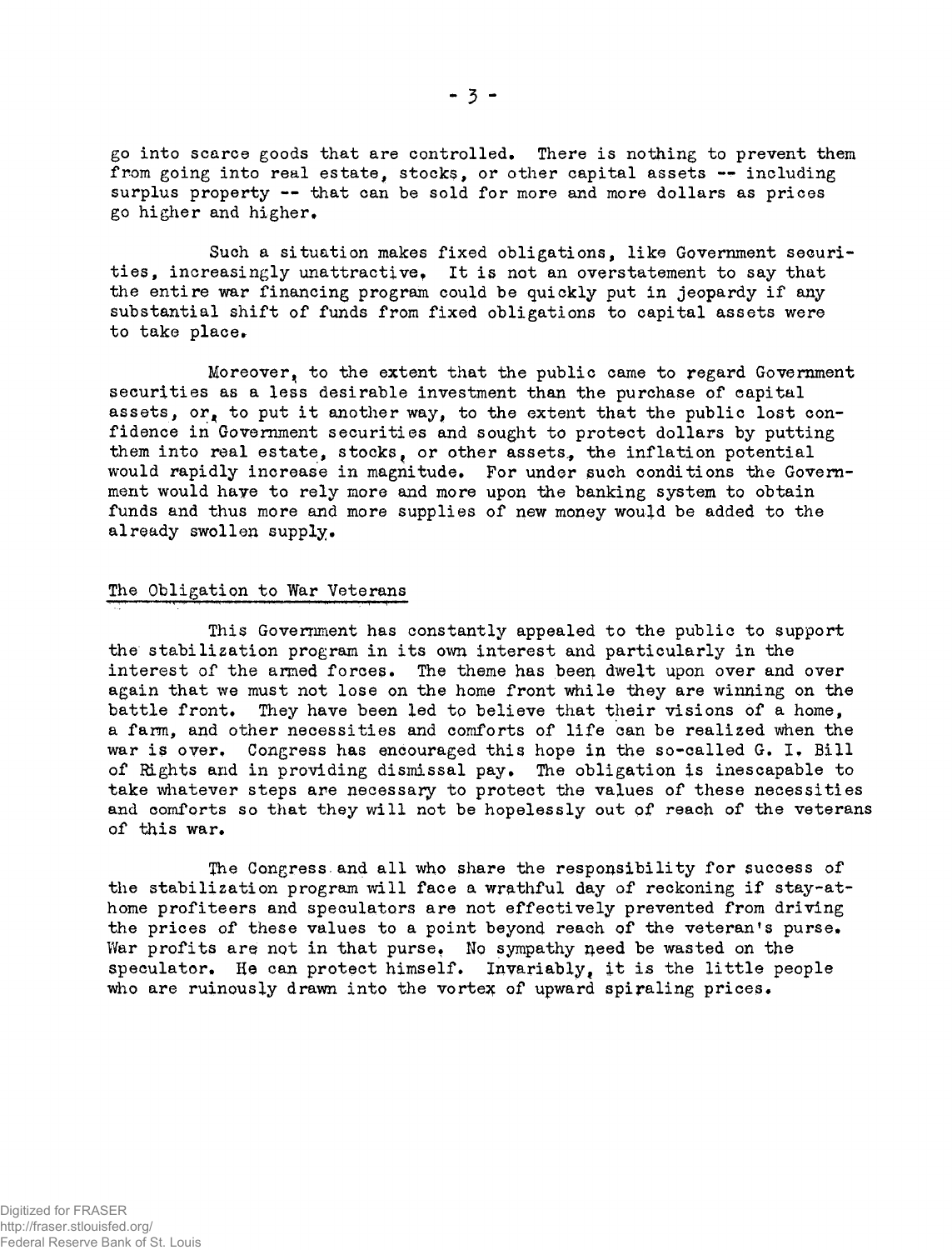#### **Equity Requires a Curb on Capital Values**

**Apart from the injustice that would be done to the veteran and to the great mass of the public who want to be protected from inflated values, there is a gross inequity in a situation that puts a premium upon capital gains which are a by-product of war expenditures. Capital gains alone have remained practically untouched by wartime taxation. In fact, while the tax treatment of capital gains was revised under the Revenue Act of 19U2, on the whole, rates were lowered rather than raised.¿/ Since then no substantial change has been made. The maximum rate on long-term capital gains is 25 per bent for both corporations and individuals. Longterm gains are defined to mean gains from the resale of capital assets held six months or more, an absurdly short period if the purpose is to reach the speculator.**

**Yet, sharply progressive surtax rates, rising to a high of 91 per cent, are imposed on war profits received in the form of dividends, salaries or wage incomes. A 95 per cent'excess profits tax is levied upon operating profits of corporations. Thus; war profits have been limited to this extent. But no corresponding curb!has been placed upon capital gains, and the differential in favor of capital gains has been magnified. The bigger the taxpayer, the greater the inducement today to dispose of or refuse to invest in fixed obligations, such as Government securities, and to take advantage of the loophole provided by the treatment of capital gains. Given this advantage, large taxpayers are learning to "transform" profits into oapital gains in order to evade high surtax and excegs profits tax rates. The more these values are allowed to rise, the more the speculator stands to gain because of the inequity in the tax structure, and, conversely, the more those who obey the Government's injunction to invest in war bonds lose by comparison. The underlying pressures to shift into capital values will increase as the war continues and as the supply of goods under Government controls remains static or shrinks while money supply grows.**

#### **A Penalty Rate on Capital Gains Is the Most Effective Control**

**A penalty rate on capital gains corresponding to the highest surtax rate is the most effective and simple over-all instrument to take the speculative fever out of the market for real estate, stocks, commodities, and other capital assets. Once that impulse is removed, the danger will be largely, if not entirely, met. Should further controls of a direct nature subsequently appear necessary they can be applied wherever the need may** arise. The problem has not been and is not now, to any important degree. **a matter of credit-financed inflation of values. On the contrary, the**

*l/* **The maximum rate on gains from the sale of assets held for over 18 months was increased from ?0 to** 25 **per cent and for gains from assets held for over** *2b* **months from** *15* **to 25 per centj For assets held from 6 to 18 months the maximum rate was reduced substantially, and for gains under 6 months the** situation remained about unchanged.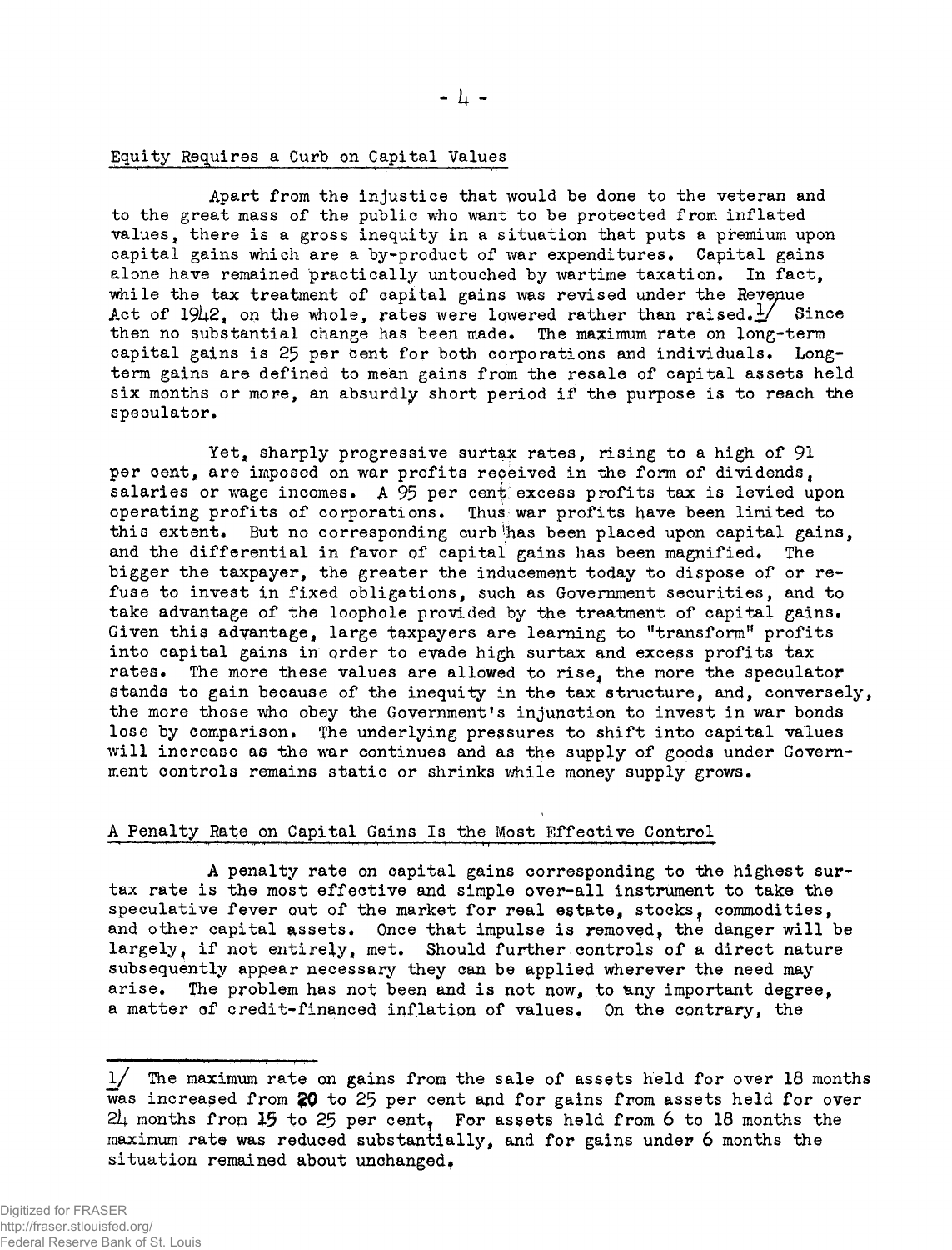**volume of credit has been diminishing on balance in both urban and rural property values. The volume of credit in the stock market is but slightly more than a billion dollars, or about twice the low point of** 19**U**2**.**

**It is a misnomer to call the penalty rate on capital gains a tax, While it utilizes the capital gains tax mechanism and would close** the present tax loophole, it is not in any sense a revenue measure. On **the contrary, the more effective it is as an anti-inf1ation device, the less it would yield in revenue. It should not open up the tax question at all, and should be removed like any other inflation control when the need for it no longer exists. It would be a grave mistake to fail to put it into effect before capital values rise still more,**

**It is unfortunate that it was not put into effect much earlier before prices had risen to present levels. It would have been far better to close the loophole before speculative funds were able to take the advantage of it that has already been taken. The longer action is delayed and the more speculative funds take advantage of this opportunity, the more inflated prices will be and the more irretrievable the damage is bound to be. This barn door should be closed before any more horses escape, for it is legislatively difficult, if not impossible, to make action sufficiently** retroactive to recapture all that have already escaped or will escape s<sup>\*</sup> long **as the opportunity to do so exists.**

**To attempt to deal piecemeal with the situation by other methods, such as limitations on credit, would be putting second things first. The penalty rate may well prove sufficient by itself to hold this sector in the** line of defense against inflation, If so, the complex machinery of regu**lating and enforcing price and credit controls by direct means would be avoided. To put curbs on real estate values, for example, without at the same time blocking off other avenues of capital gain would invite the** shift of speculative funds from regulated to unregulated fields. The **penalty rate is the only weapon for striking at all fields simply and simultaneously. Moreover, this weapon would reach both cash and credit transactions entered into for capital gain, and would do so without inter**fering with normal nonspeculative transactions, whereas if credit re**strictions alone were applied, they would fail entirely to reach cash transactions for speculative purposes and would be an unjustifiable interference with normal, nonspeculative credit transactions,**

**The argument, valid in normal times, that high rates on capital gains may be a business deterrent will not hold water in a period of inflationary danger. Not only are capital gains today ae much a war profit as are the gains now reached by the excess profits tax oir high surtaxes, but it cannot reasonably be contended that private investment needs to be encouraged as long as war expenditures remain at a high level and there is neither manpower nor materials for new plant or plant expansion\* After the war, when a sufficient supply of manpower and materials becomes available for civilian production, the situation will be entirely different. It will**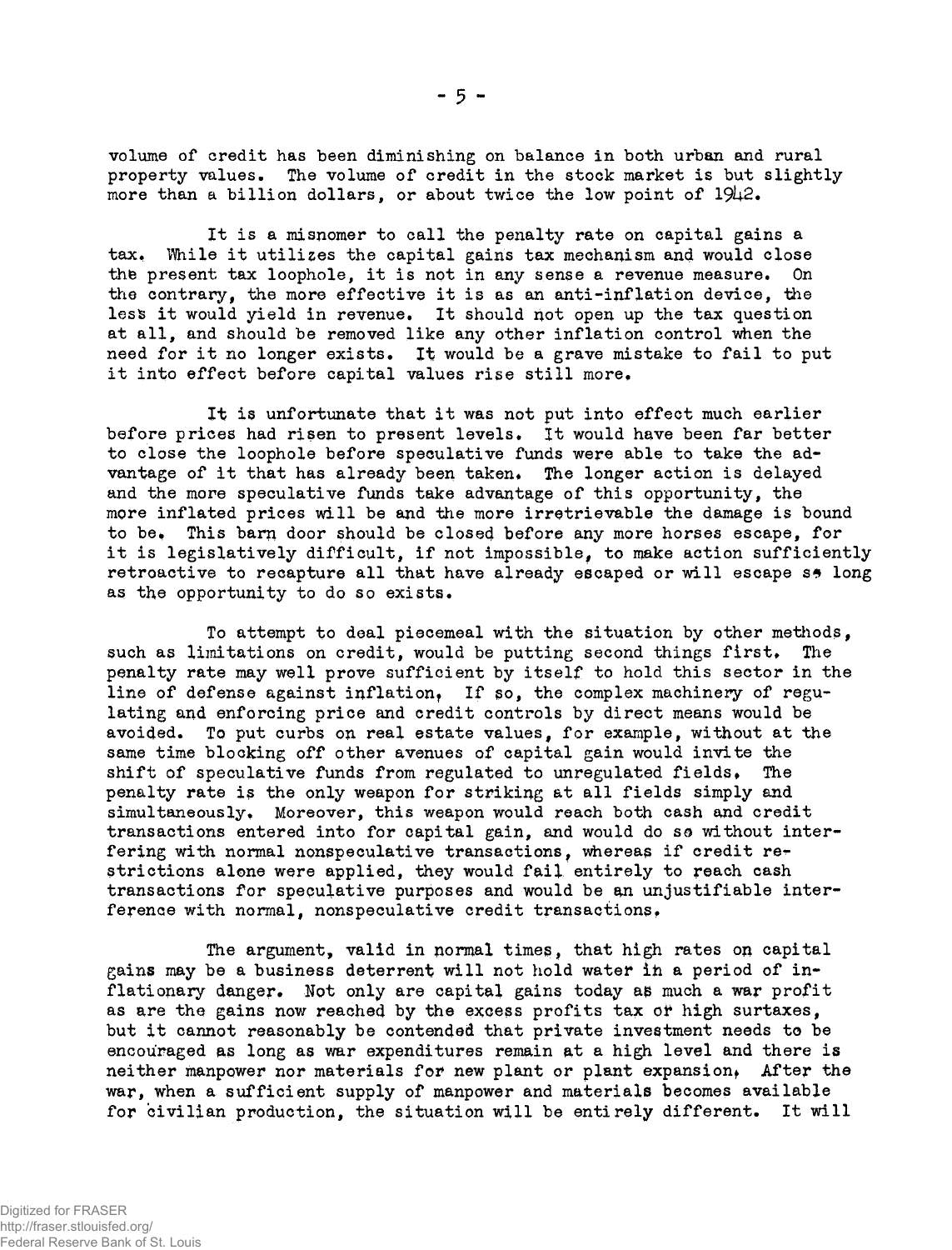#### **Inflated Capital Values Would Undermine Postwar Stability**

**It is apparent that if the dangers outlined here should not be avoided and capital values were to rise to excessive levels, the entire basis for postwar stability and prosperity would be undermined. All postwar planning rests on the assumption that prices xvill not rise substantially above present levels. Capital values could not be inflated without infecting all the rest of the economy, with all the ultimately destructive sequences flowing from inflation of the price, wage and income structure. Inflated farm land values after the last war, coupled with the price collapse, were at the bottom of the agricultural distress that accompanied the "prosperous Twenties". The hardship then fell particularly to the lot of the war veterans who bought farms. It was reflected in wholesale bank failures in the agricultural areas. It needs to be repeatedly emphasized that great as was the havoc wrought by the inflation and subsequent deflation of the early Twenties, especially in the ruinous effects upon agrir culture, the inflation potential then was not a circumstance to what it is now and will be after this war.**

# **Proposed Penalty Rate on Wartime Capital Gains**

**Congress should be asked to impose a substantial wartime penalty rate on speculative capital gains obtained from the resale of assets purchased during the period of the inflationary emergency and dating back** to January 1, 1945. The wartime rate should be kept separate from the **regular capital gains tax, which would apply to the sale of assets purchased after the emergency is over.**

**The special rate should apply to all profits defined as capital gains under current provisions. It should apply to individuals and corpora\* tions alike and steep rates should be imposed\* If the property has been held for less than 2 years the rate might be** 90 **per cent, and thereafter for each additional year it might be reduced by 10 points until the exist**ing rate on capital gains is reached. Capital losses incurred on trans**actions subject to the war tax on capital profits should be deductible against such profits.**